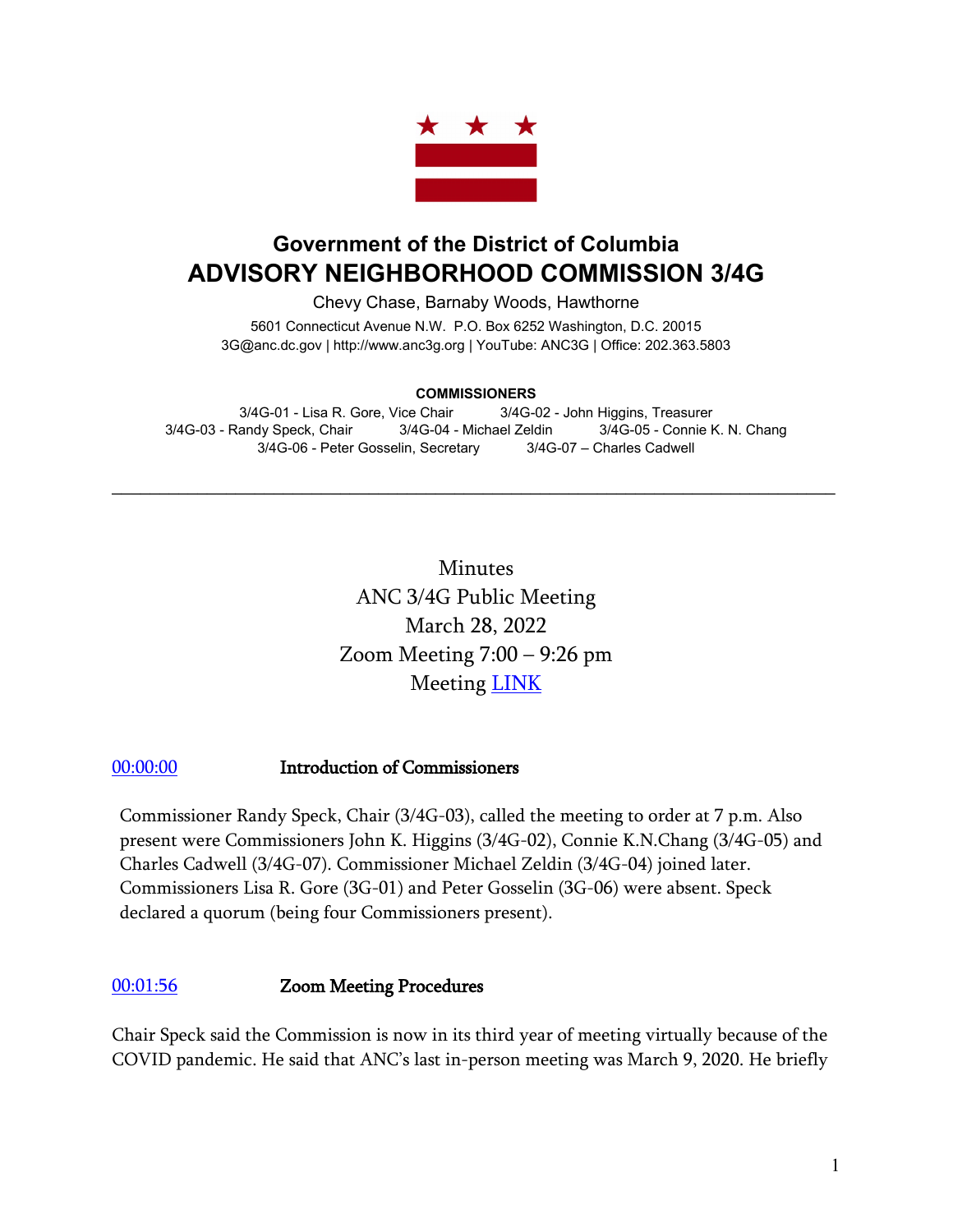described the meeting procedures. The Commission recently began asking to register in advance of the meeting to try to prevent a repeat of a Zoom-bombing incident.

#### [00:04:38](https://www.youtube.com/watch?v=_JxEqmOQGB0&t=278s) Adoption of Agenda

On a motion by Chair Speck and with Commissioner Zeldin now in attendance, the agenda was approved. The vote was 5 (Yes), 0 (No), 0 (Abstentions).

#### [00:05:04](https://www.youtube.com/watch?v=_JxEqmOQGB0&t=304s) Commissioner Announcements

#### Chair Speck

**Redistricting** — On March 20, 2022, the Ward 4 Redistricting Task Force voted to approve [this map](https://3d7u451llb482vg7eo2t27v9-wpengine.netdna-ssl.com/wp-content/uploads/2022/03/Final-Approved-ESRI-Map-With-Manual-Splits-Needed-3.20.22.pdf) as its recommended new ANC and SMD boundaries for Ward 4. The map reflects the Single Member District borders that our ANC recommended in its March 10, 2022 resolution. The Task Force is reviewing a soon-to-be completed draft that it will consider at its meeting on Tuesday, March 29, 2022 from 7:30 pm - 9:00 pm. Anyone can register for the upcoming meeting

at [https://janeeseward4.com/redistricting/.](https://janeeseward4.com/redistricting/) The recommended map and an accompanying report will be submitted to the DC Council Subcommittee on Redistricting on April 1, 2022.The Ward 3 Task Force report will be released soon and will be available [here](https://chevychasenews.com/redistricting). The map that the Task Force approved is the same as the one the Commission previously reviewed and mostly preserves the existing boundaries with some reduction in size to fit within the population limits. The map retains the three single member districts in 3G.

**Lisner Home** — At its meeting on March 17, 2022, the Zoning Commission unanimously approved the Lisner Home's application for a zoning map change so that it can build 93 units of affordable housing for seniors. The ANC supported that application in a [March 14,](https://anc3g.org/wp-content/uploads/2022/03/ANC-34G-Resolution-on-Lisner-Home-FINAL-3-14-22.pdf) 2022 resolution.

**Protection for Sidewalk Cafes** — After the Parthenon accident, we contacted the District's Public Space Committee about the possibility of installing bollards to protect patrons at sidewalk cafes. Commissioner Speck spoke with the chair of the Public Space Committee on March 28, 2022, and he said that an outdoor cafe can apply for and be approved to install planters and other materials and fixtures at the perimeter of the café, with certain limitations regarding removability and height. He said that the accident at the Parthenon was tragic, but there was nothing at that location that would make it particularly vulnerable. DDOT does not have plans for adopting a citywide policy with regard to protections for sidewalk cafes from vehicles in situations like the Parthenon.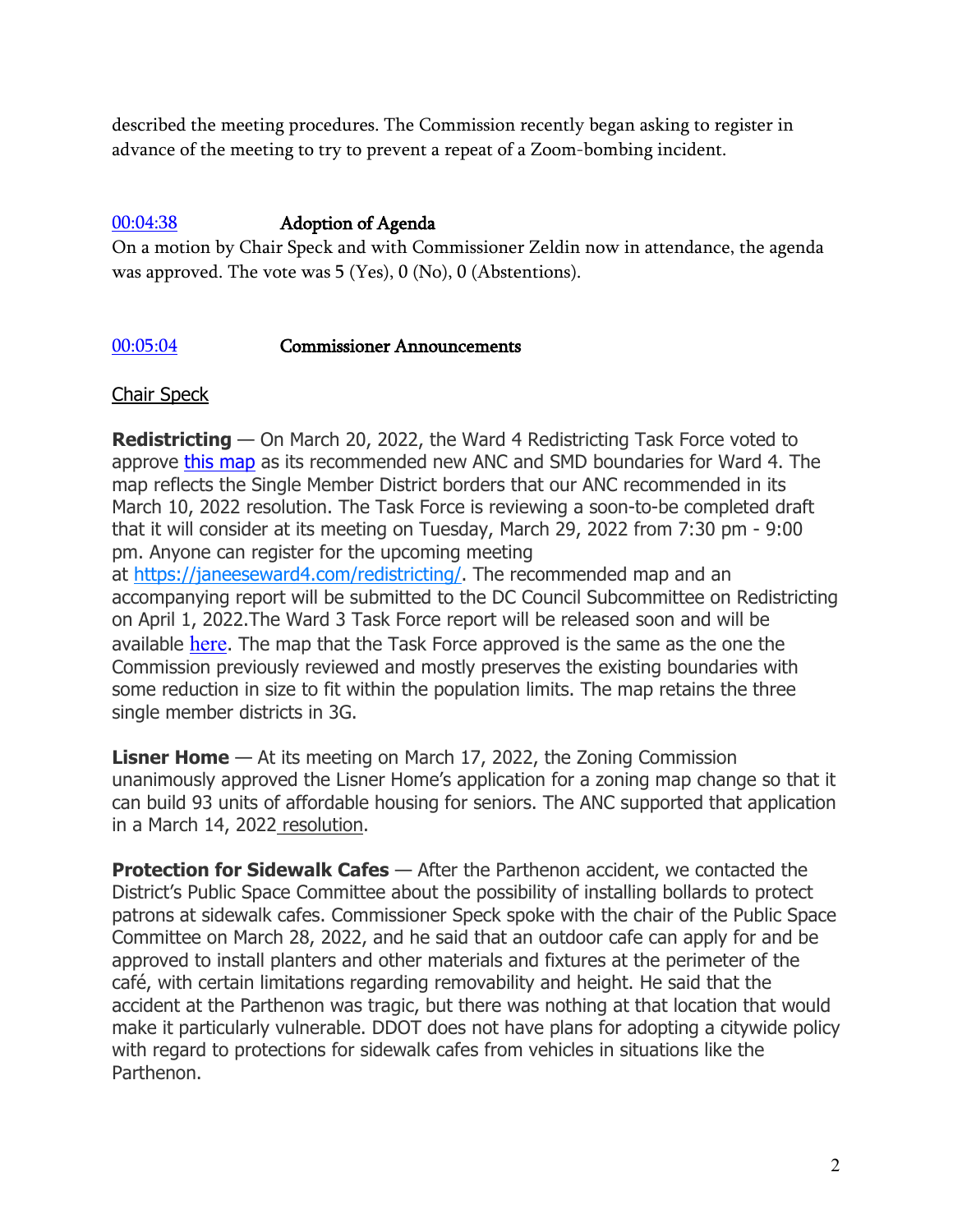**Maret BZA Application** — As required by the BZA's order at the March 9, 2022 hearing, Maret filed its post-hearing submission on March 16<sup>th</sup>. The opposition group Friends of the Field filed what it styled as a Response to the Applicant's Post-Hearing Submission on March 23rd. On March 24th, the Commission filed a motion to reopen the record to receive the Commission's response to the Friends of the Field. All of those documents are on the Commission's **[webpage](https://anc3g.org/task_forces/maret-school-ecc-sports-field/)** devoted to this application. The BZA will make its decision on Maret's application at its April 6, 2022 meeting, and information about watching that meeting is available on the BZA's website.

# Commissioner Higgins

**Oregon Avenue Reconstruction** – A new bridge over Pinehurst Run, which most recently was expected to be completed by mid-March, 2022, is now slated for completion by April 7<sup>th</sup>. (The completion date was later extended until late May.) Related work such as landscaping may extend beyond that date.

# Commissioner Chang

**Connecticut Avenue Reversible Lane Study** – The District Department of Transportation (DDOT) recently formed a community advisory committee to provide input about its efforts to remove reversible lanes and install protected bike lanes on Connecticut Avenue. Commissioners Chang and Cadwell are members. Commissioner said that the committee's next meeting is April 6, 2022 from 5 to 6:45 p.m. and the public is invited. For further information, go to: https://ddot.dc.gov/page/connecticutavenue-nw-reversible-lane-safety-and-operations-study.

## Commissioner Zeldin

# **Department of Parks & Recreation Summer Jobs & Camp –**

## [00:14:41](https://www.youtube.com/watch?v=_JxEqmOQGB0&t=881s) **Community Announcements**

Emir Gur-Ravantab, Ward 3 Liaison, Mayor's Office of Community Relations and Services (MOCRS)

**Sidewalk Repair Blitz** – DDOT is seeking to repair as many sidewalks as possible March 29, 2022. The repair blitz is only for existing sidewalks.

## 00:17:58 **Public Space Application by Blue 44 Restaurant for Awning**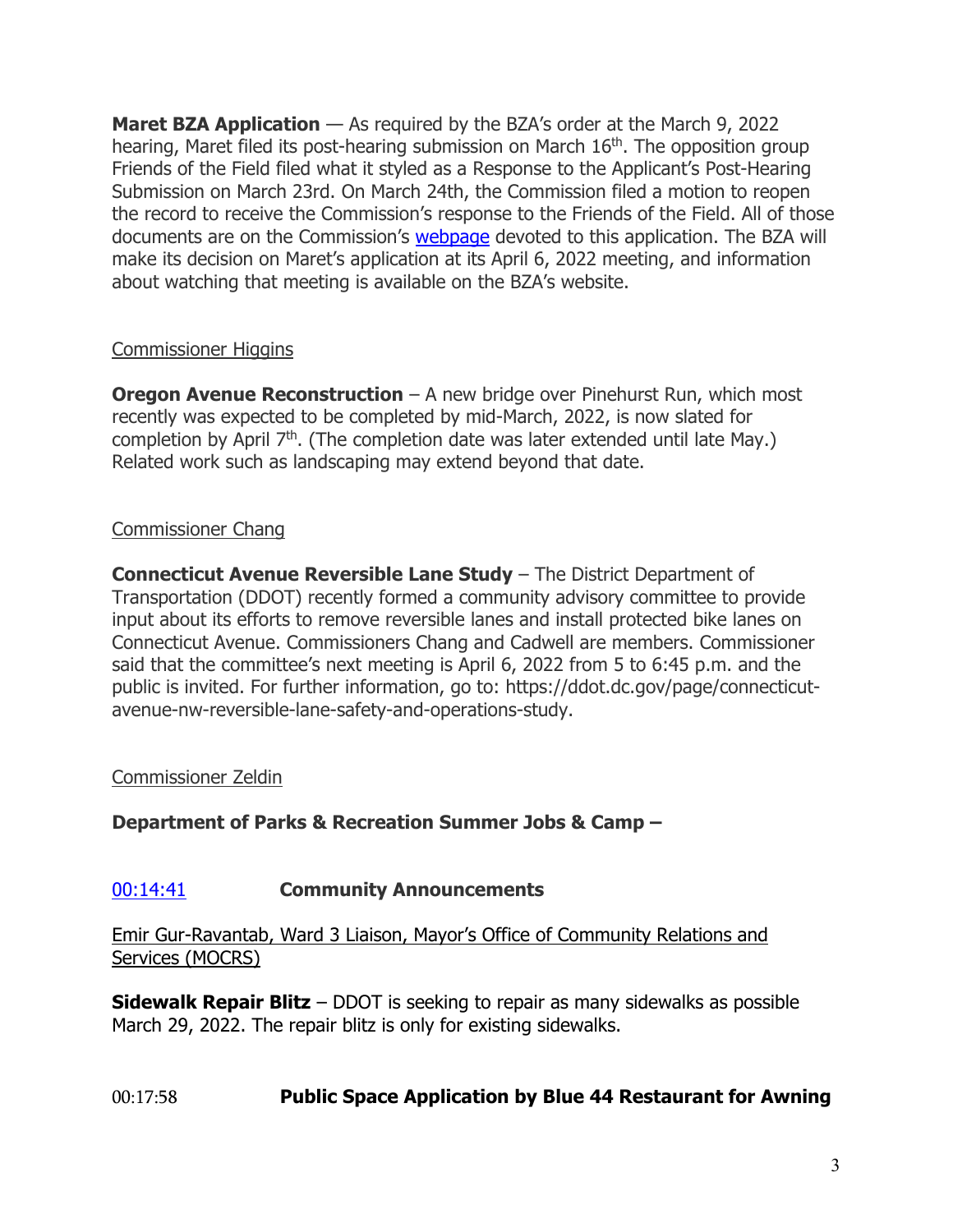Commissioner Chang, in whose district the restaurant is located, introduced Blue 44 owner Christofer Nardelli. Nardelli said the restaurant at 5507 Connecticut Ave. NW has been in business since 2011 and until now has used umbrellas to shade its outdoor seating. He said that with outdoor dining more popular with COVID, the restaurant needs a more durable structure to shade customers. He said it would be similar to the canvas and steel structure outside Little Beast Café at 5600 Connecticut Ave. NW. He said there would not be a raised floor.

On a motion by Chang, the Commission vote 5 (Yes), 0 (No), 0 (Abstentions) to support Blue 44's application to the Public Space Committee permission to erect the structure.

## [00:25:48](https://www.youtube.com/watch?v=_JxEqmOQGB0&t=1548s) **Discussion with DCPS Chancellor Ferebee, FY 2023 Budget**

Chancellor Ferebee was introduced by Commissioner Zeldin, whose district includes Lafayette Elementary School. The chancellor began by speaking broadly about Mayor Bowser's \$19.5 billion FY 2023 budget. He said the schools portion reflects no decrease from the current fiscal year, a big improvement over what happened between the current and previous year, as well as a six-year, \$2.5 billion capital improvement Plan. Among projects to be tackled are renovation of the former Georgetown Day School on MacArthur Boulevard into a new high school, creation of a new athletic facility at the RFK site, and repair of school boilers and air conditioning.

Zeldin led off the questioning, reminding Ferebee about Commission efforts last year to find additional space for Lafayette pre-kindergarten programs that were hampered by the city's inability to enter into long-term leases. The problem led to talks between DCPS and the Episcopal Center for Children (ECC) at 5901 Utah Ave NW to break down. Ferebee said the city can now enter long-term leases and is again talking with ECC, as well as owners of other nearby properties to see if it can find space for the prekindergarten classes. Zeldin asked whether DCPS can involve community members in the process earlier to avoid a repeat of what happened last year when school officials surprised the neighborhood by announcing it had purchased the Military Road School at 1375 Missouri Ave NW and intended to relocate the Lafayette pre-K classes to the facility. Ferebee made not specific commitment, but said DCPS wants to include the community in decision-making.

Zeldin turned to the issue of traffic safety around schools and said that the response time by DCPS and DDOT to requests for stop signs and other traffic-calming measures seemed slow. He cited the example of the corner of Broad Branch Road and Northampton Street NW next to Lafayette School as an intersection where cars don't come to full stops, endangering students. Ferebee said the Mayor's proposed budget includes \$10 million for traffic calming and \$9.4 million for hiring more, and full-time, crossing guards for all schools.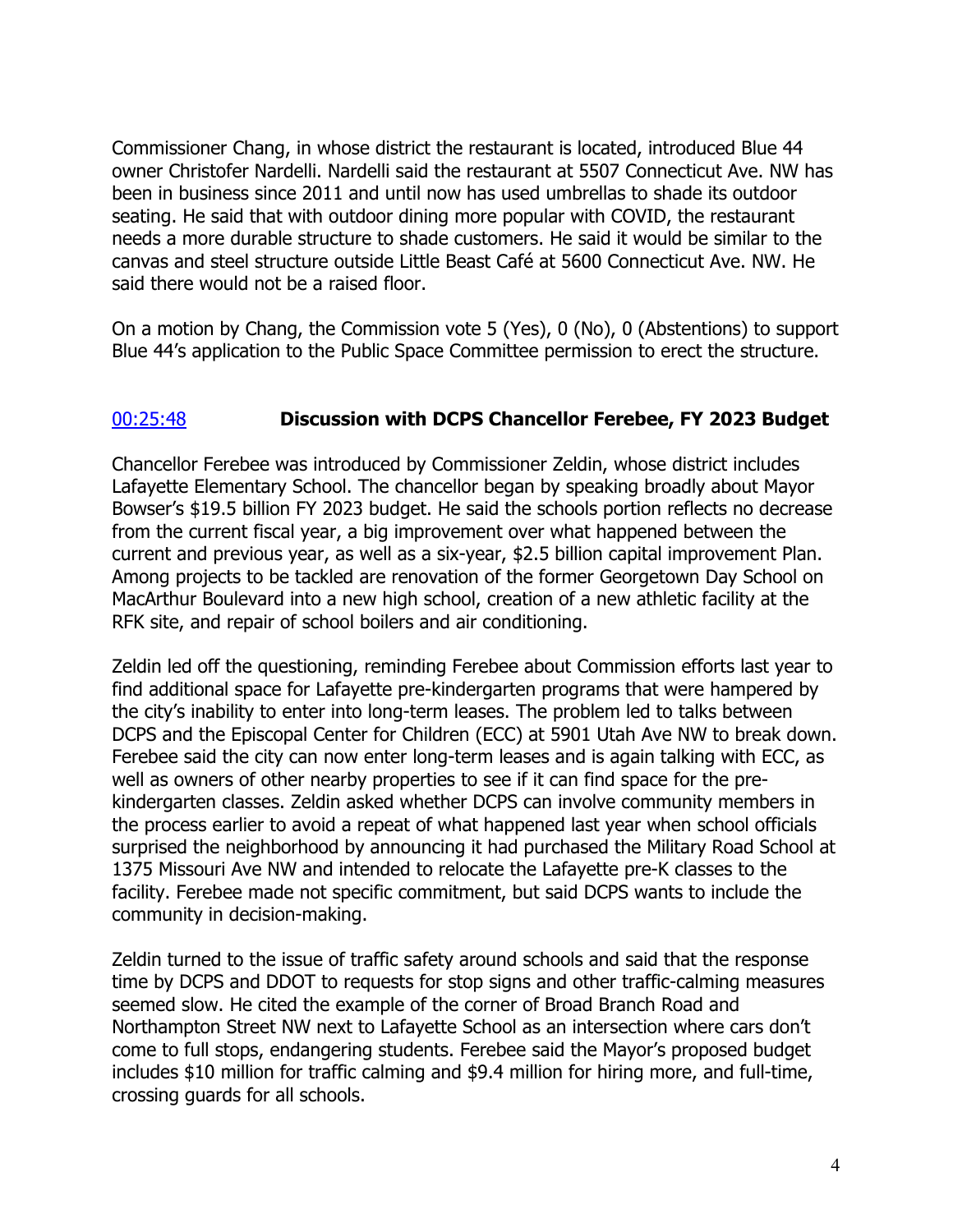Zeldin said cutbacks in public bus service is making it hard for many students to get to and from school and singled out the cancellation of the E6 bus in Chevy Chase. He said that schools and parents complain of long delays between when a school repair issue is identified and the repair is made. He said teacher applicants and principals complain that the school system is slow in bringing new teachers onto the job for which they were hired. On the last two points, Ferebee said that DCPS has been working with companies like Salesforce to devise tracking software. He compared the applicant tracking system to a pizza delivery model where every step in the process can be followed.

Chair Speck and Commissioners Higgins and Chang returned to the issue of Lafayette pre-K and leasing space at ECC. Ferebee indicated that the school system is in discussion with ECC, but gave little other information saying "I'll leave that there." Chang asked about DCPS COVID rules. The Chancellor said that the school system has dropped mask mandates, but continues to mandate vaccinations for students eligible for them and staff. Chang asked DCPS to work more closely with the Commission regarding the issues discussed at this meeting.

# [01:09:25](https://www.youtube.com/watch?v=_JxEqmOQGB0&t=4165s) **Presentation by the DC Office of Campaign Finance**

Belinda Perry, a lawyer with the General Counsel division of the DC Office of Campaign Finance described the origins, aim and mechanics of the District's public campaign finance program.

She said "The objective of public funding programs is to take big money out of elections, to level the playing field, to allow individuals that have passions and concerns and genuine interest in their communities to be involved in the game, not be beholden to campaign finance, to large corporate donations or, if they're incumbents, existing constituents that carry a heavy influence by their donations."

She said the basic requirements that a candidate must meet in order to qualify for public financing are that they take no corporate donations, that they and their immediate family contribute no more than \$5,000 to the campaign, and that they collect a certain number of donations of a fixed -- and comparatively small -- amount and reach a certain dollar total of donations from DC residents. If they meet the requirements, a candidate's DC donations are matched with public dollars on a 5-to-1 basis. She said that the total amount of public campaign money provided candidates for a given DC office is based on expenditures for the four previous cycles of the race for that office. She said that publicly funded candidates running in contested races for citywide office are required to participate in a debate. She said there is no public funding for ANC races.

# [01:39:05](https://www.youtube.com/watch?v=_JxEqmOQGB0&t=5945s) **Chevy Chase Small Area Plan Update**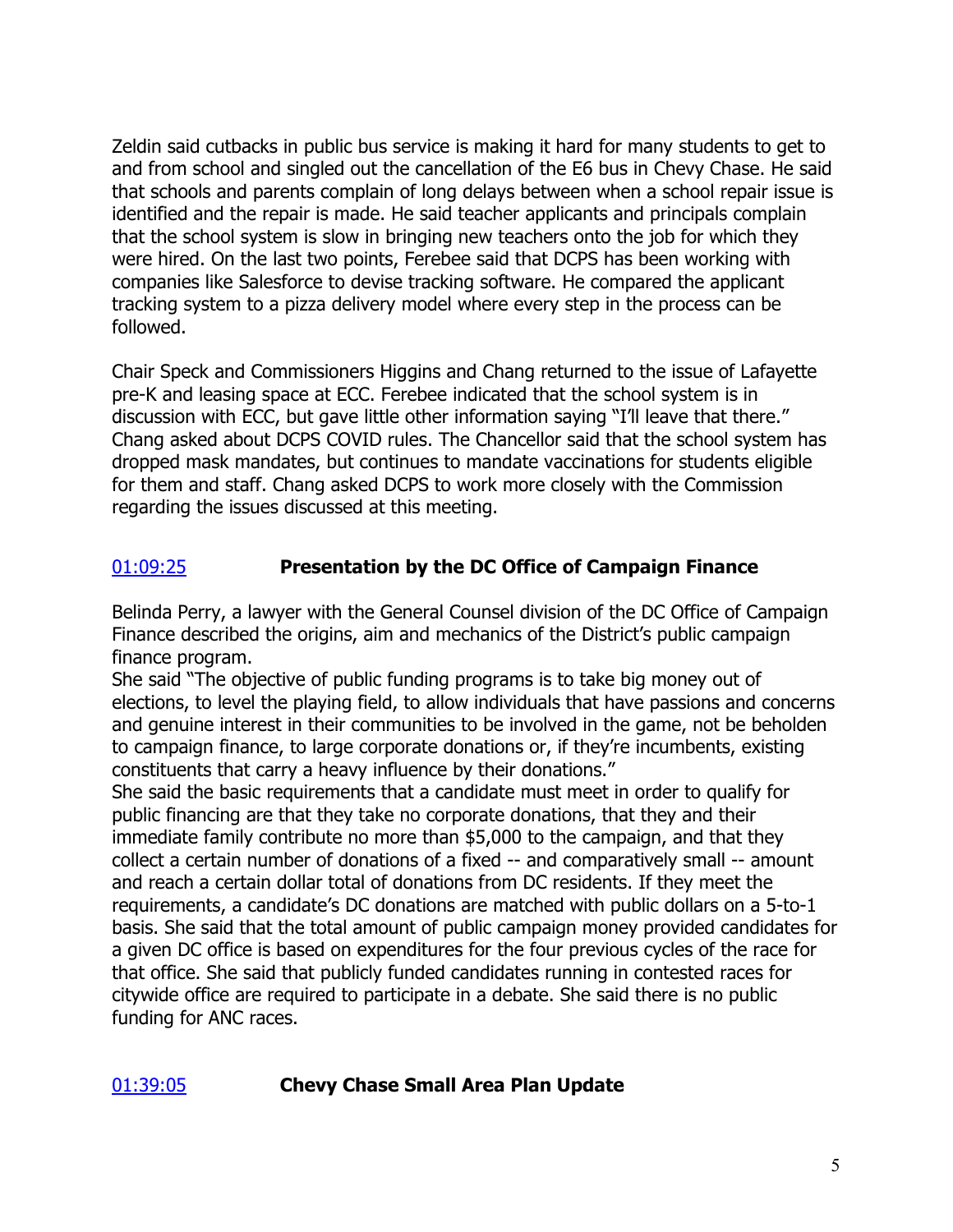Commissioner Chang said that the city's Office of Planning issued its draft plan on March 14, 2022, with the intention of conducting a 30-day comment period, releasing comments at the end of the period and holding an April 13th hearing before making possible adjustments and transmittal to the Council. At a March 10<sup>th</sup> ANC meeting with OP officials and in a March 14<sup>th</sup> letter to OP's acting director, Anita Cozart, the Commission asked for three changes: lengthening the comment period to 60 days, realtime release of comments, and a larger venue for the hearing. On March 21st, Cozart agreed to the 60 days and said the agency was looking for a larger hearing venue. Chang noted that OP held office hours in person at the library on March 24, 2022 and will hold two more office hours on April 7, 2022 (in person) and May 3, 2022 (virtually) at various hours to accommodate people's schedules.

Commissioner Cadwell, who also sits on the board of Historic Chevy Chase DC, said that group and smart-growth advocates Ward 3 Vision would co-sponsor a discussion of the draft plan on April 7th starting at 7:30. Chang said that the ANC would sponsor the ninth in its information exchange series on topics relevant to the Chevy Chase Small Area Plan with Arlington Partnership for Affordable Housing and Determined by Design on April 21<sup>st</sup> at 7 pm (details forthcoming).

# [01:50:57](https://www.youtube.com/watch?v=_JxEqmOQGB0&t=6657s) **ANC Testimony to Council on Agencies' FY 2023 Budgets**

- Department of Energy and the Environment (DOEE): The testimony to alert the Council to upcoming needs of a Task Force reviewing the plan to replace all 28,000 remaining lead service lines in the city. On a motion by Chair Speck, the vote was 5 (Yes), 0 (No), (0) Abstentions.
- DC Public Library: The testimony to restore language from the previous year's budget describing the intention to redevelop the Chevy Chase Library and Community Center as a single project with affordable housing. On a motion by Chair Speck, the vote was 5 (Yes), 0 (No), (0) Abstentions.
- Office of Racial Equity in the Office of the City Administrator: The testimony asks that money be included for a full-time equivalent staff for one year to work with the ANC to develop and implement a racial response network in Chevy Chase as a pilot for what might become a District-wide program. Commissioner Higgins said he would like more details. Commissioner Zeldin said he supports the concept, but that residents staffing the network will need training to properly handle requests for help and so as not incur liability. On a motion by Chair Speck, the vote was 5 (Yes), 0 (No), (0) Abstentions.

# [02:07:26](https://www.youtube.com/watch?v=_JxEqmOQGB0&t=7646s) **Commission Business**

• Minutes: Minutes for the meetings of February 24 and 28, March 10 and 14, 2022 were approved. The vote was 5 (Yes), 0 (No), (0) Abstentions.